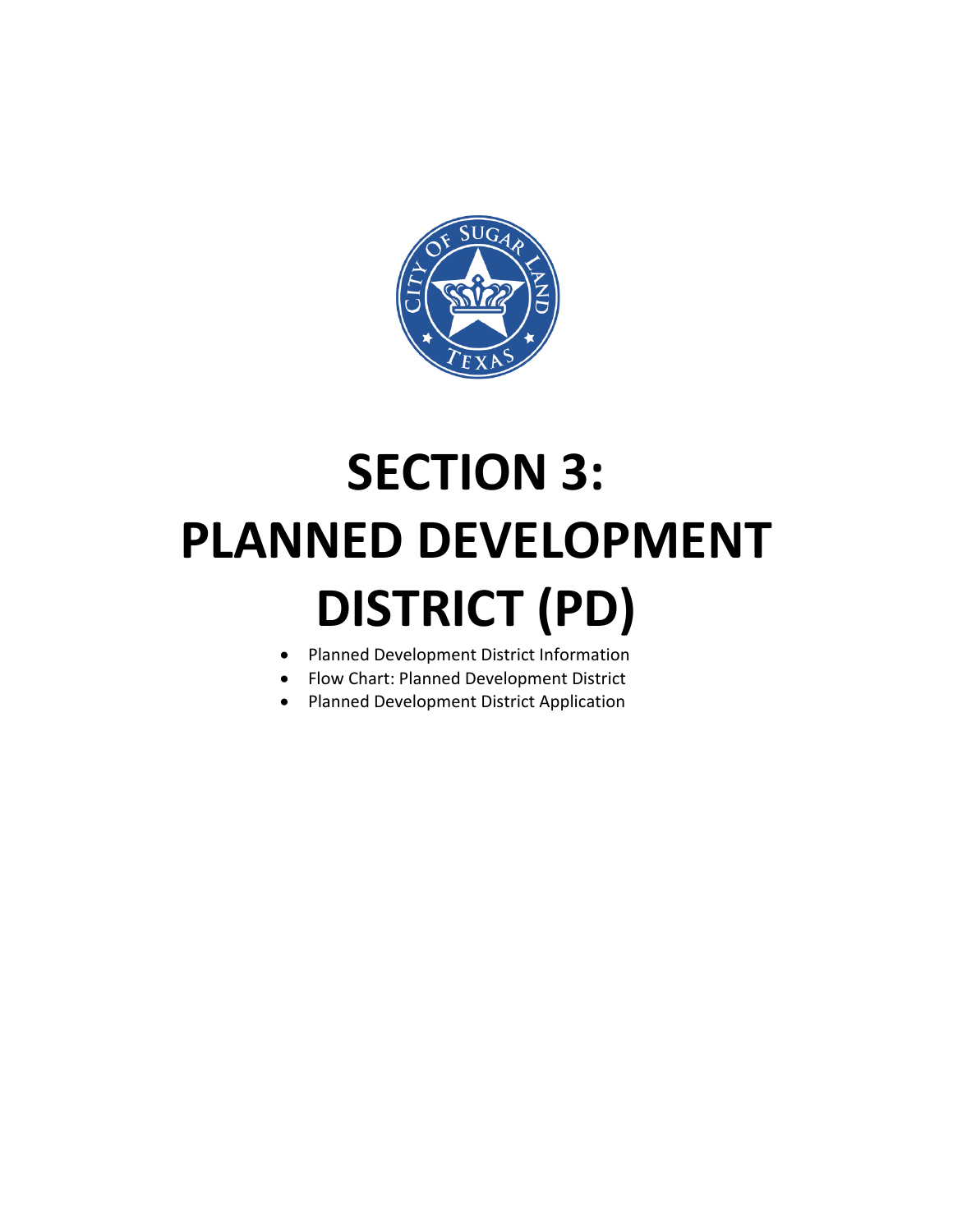

# **PLANNED DEVELOPMENT DISTRICT (PD)**

#### *Introduction*

The planned development district (PD) allows for a development containing uses or a combination of uses in a design that would not otherwise comply with the regulations of the primary zoning districts, but does provide an overall design, increased Open Space, or other features or amenities that results in high quality development or offer special benefits to the community. A PD may not be used for the primary purpose of avoiding the zoning regulations applicable to the primary zoning districts.

A district containing only Residential Uses will not be created unless it contains at least 10 acres. A district containing both Residential and Nonresidential Uses will not be created unless it contains at least 25 acres of land. A district containing Nonresidential Uses only must contain at least 5 acres of land. The Commission may recommend approval and the Council may approve a district with less land than specified in this section if the developer clearly demonstrates that a smaller district would achieve the intent of the district.

#### *Planned Development Process*

When a PD application is submitted, staff will review the request and comments are typically sent to the applicant on the third Friday after the request has been submitted. Due to the detail contained in PD District rezonings, additional time may be needed. The applicant may be directed to resubmit the corrected materials and or additional materials for the Planning and Zoning Commission and City Council, and staff will review them for clearance.

When staff comments have been addressed, the request will be scheduled for either a workshop or a public hearing at a Planning and Zoning Commission (P&Z) meeting. If scheduled for a workshop, the applicant will have the opportunity to address the Commission and go through the PD proposal. This enables the applicant to receive feedback on highly detailed or complicated PD proposals prior scheduling a public hearing. Once the Commission's concerns have been addressed, the item will be scheduled for a public hearing. Typically, this is approximately one month after the PD is determined to be ready for the public hearing. The public hearing will be advertised in the City's official newspaper at least 15 days prior to the first public hearing. All property owners within 200 feet of the site and homeowners' associations within the notification area will be notified by mail, and the public hearing will be published on the City's website. Additionally, a courtesy sign will be placed at the property.

A public hearing will be held by the Planning and Zoning Commission at 6:30 p.m. in the City Council Chambers, unless otherwise noted. P&Z meetings are held on the second Tuesday and fourth Thursday of each month except for November and December, when there is one Tuesday meeting due to the holidays. The purpose of the public hearing is to allow P&Z to conduct a fact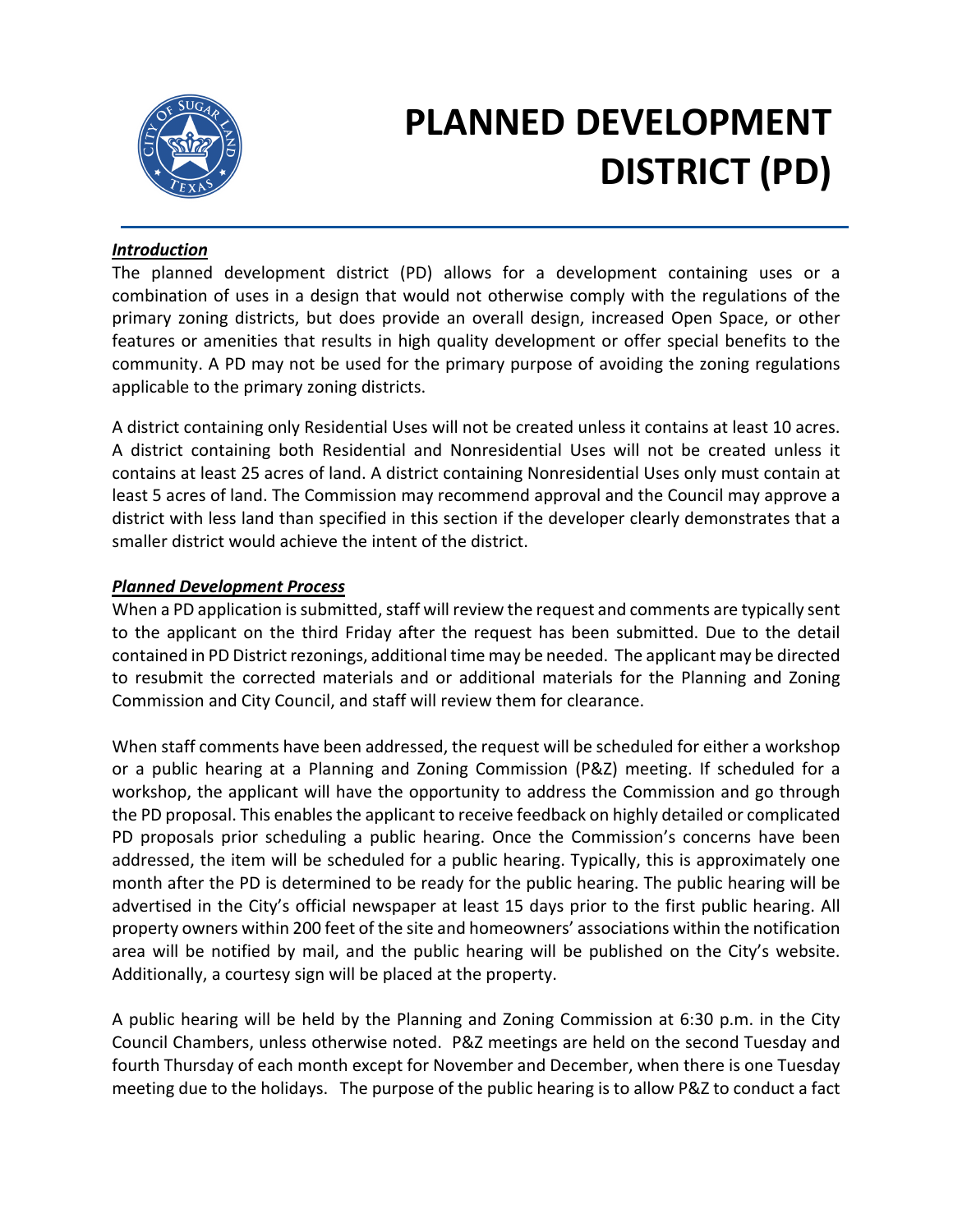finding process. Staff will present the request to the Commission. The Chair will then open the public hearing, and the applicant will have ten minutes to present the request. The Chair will then allow anyone present from the public to speak on the request. The Commission may ask questions to staff and anyone else present at the meeting, but will not vote the same night per the Commission's adopted policies.

At a subsequent P&Z meeting, the request will be presented by staff with a recommendation. P&Z will hold consideration and action and make a recommendation to City Council. Only staff will present at this meeting; however, the Commission may direct questions to both staff and the applicant.

A second public hearing will be scheduled for a regular City Council meeting. The public hearing typically takes place approximately one month after P&Z makes a recommendation. Meetings are held on the first and third Tuesdays of each month. Again, in accordance with state regulations, property owners will be notified and the notice will be published in a City paper and on the City's website. Council will conduct a public hearing in the same manner as P&Z. At the same meeting, Council will have the first reading of the ordinance and vote unless the item is tabled. If the ordinance was approved at the first reading, at a subsequent meeting the Council will hear the second reading of the ordinance and vote, again. Following the second reading of the ordinance, the Mayor and City Secretary will sign the ordinance and a copy will be sent to the applicant.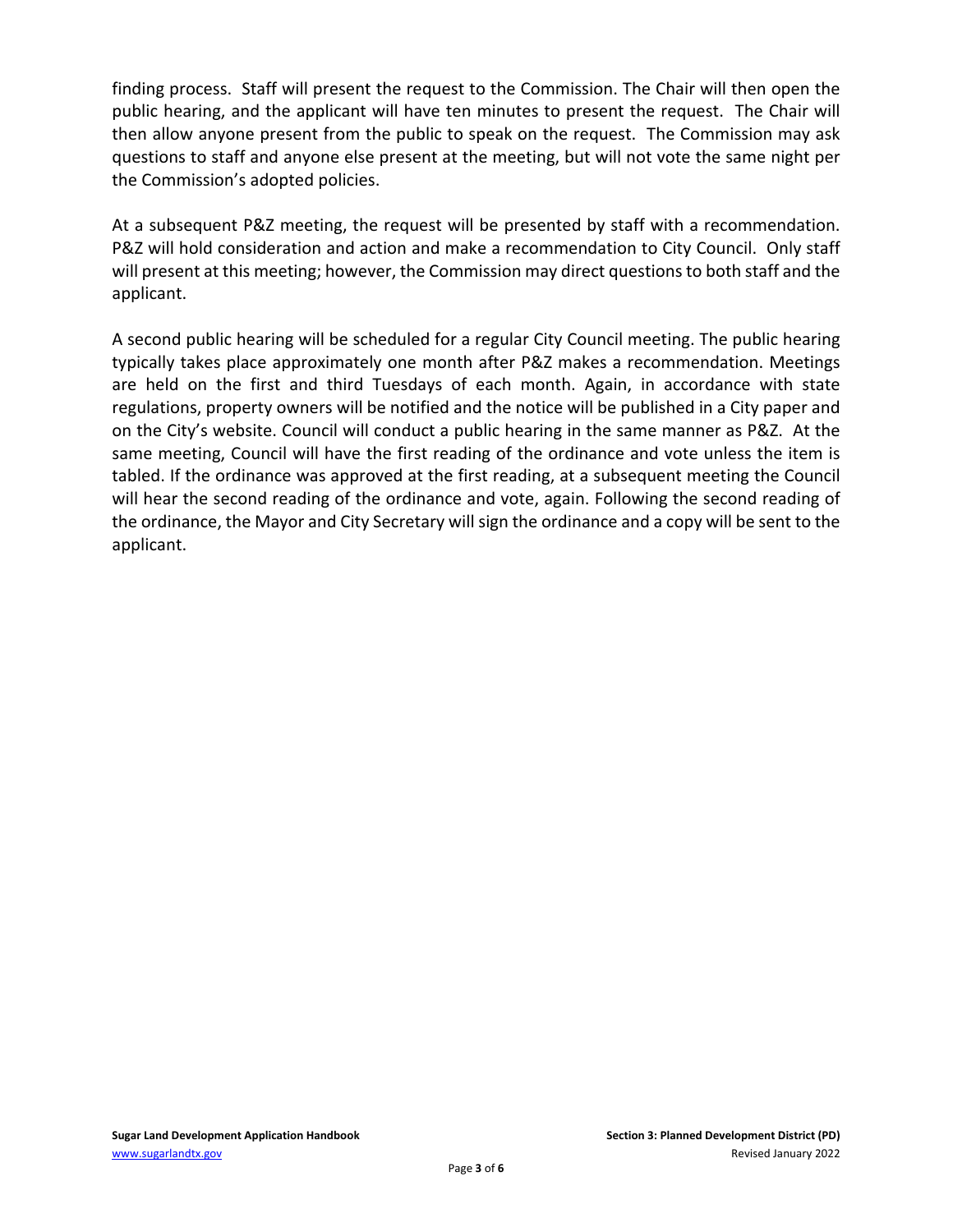

# **FLOW CHART: PLANNED DEVELOPMENT (PD) DISTRICT**

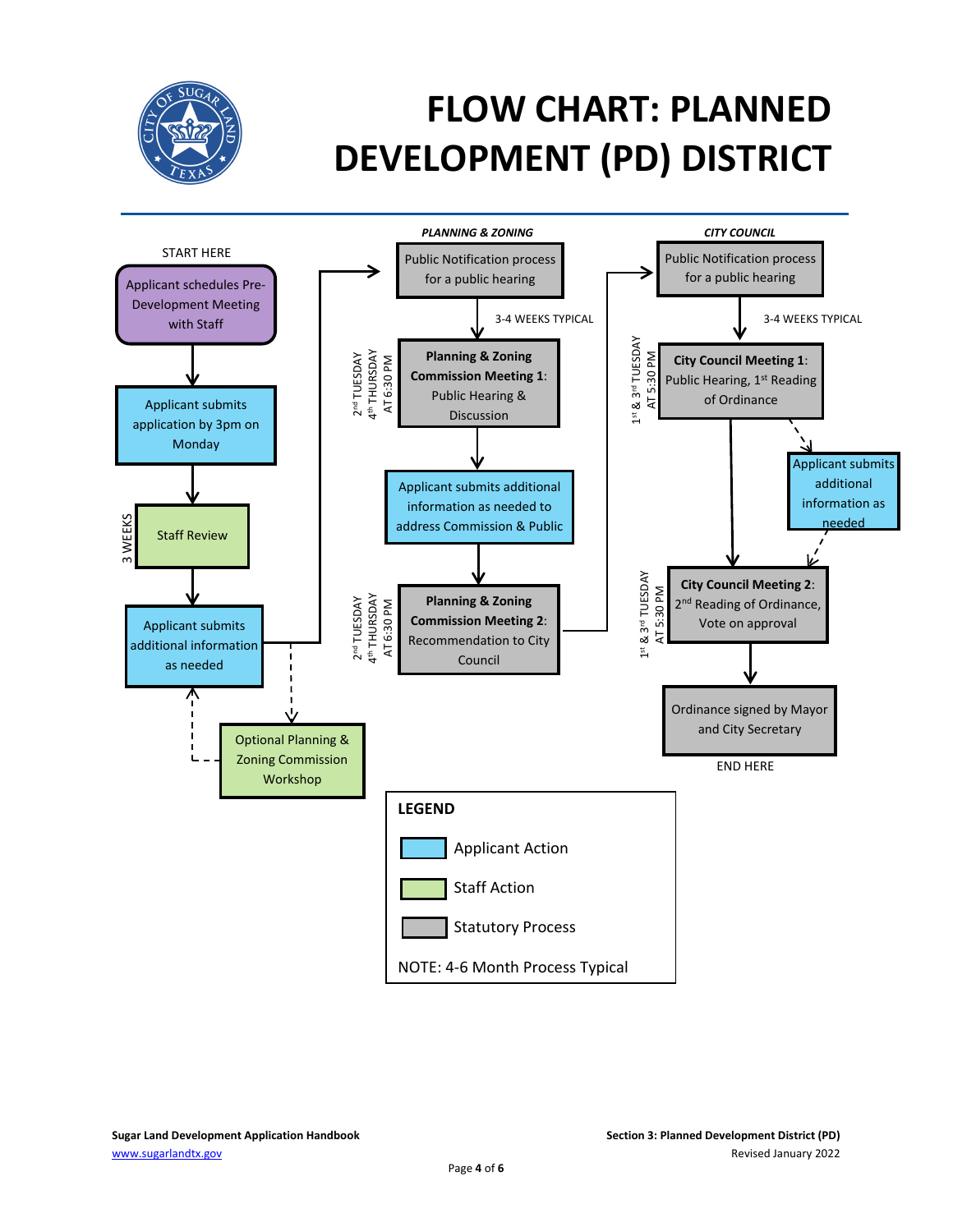

### **PLANNED DEVELOPMENT (PD) DISTRICT APPLICATION**

*FOR OFFICE USE (Rev. 01/01/22)* **Accounting Code: ZC 2022 Fee: See below**

*Fee Required\_\_\_\_\_\_\_\_\_\_\_\_\_\_*

*Case No.* 

**Return Your Submittal Monday from 8:00am -3:00pm To Development Planning (Attn: Development Review Coordinator) Sugar Land City Hall, 2700 Town Center Blvd. North, Sugar Land, TX 77479, Phone#: (281) 275-2218**

#### **Planned Development (PD) District Submittal Requirements:**

*All materials must be submitted only digitally via USB or CD with the following items:*

- Copy of the completed application (PD must be designated as "Urban" or "Suburban" per requirements within Chapter 2, Article II Development Code
- Copy of a letter stating the applicant's request
- Submittal Fee (see specifics below on submittal type)
- Legal description of property:
	- $\Box$  Metes & bounds description if property is not platted OR
	- □ Plat information:

Plat Name, Lot & Block, or Reserve:

- FBCOPR No.:
- Copy of PD submittal, including detailed use list, PD development plan with lots / reserves, traffic circulation, landscaping, pedestrian features, building information, other pertinent information  $\Box$  Proposed Exhibits relating to above
- Copy of a Traffic Impact Analysis if required (Contact Engineering Dept. at 281-275-2870 to determine necessity)

#### **PROJECT NAME**

| Submittal        | $\Box$ General Development Plan: \$1,965.25 + \$22.00/per                                                                       | $\Box$ PD Amendment: \$1,965.25 + \$22.00/per                                       |
|------------------|---------------------------------------------------------------------------------------------------------------------------------|-------------------------------------------------------------------------------------|
| Type $\&$<br>Fee | acre or portion (max. $$3,090$ )<br>$\Box$ Final Development Plan: \$1,965.25 + \$22.00/per acre or<br>portion (max. $$3,090$ ) | acre or portion (max. $$3,090$ )<br>$\Box$ PD Administrative Amendment:<br>\$221.50 |

Name of Current PD (if this is a Final PD proposed within an approved General Dev. PD)

Location Description

Property Acreage Current Zoning District

PD DISTRICT TYPE - URBAN PD OR SUBURBAN PD LAYOUT (PER CH. 2, ART. II, PART 5, SEC. 2-133)

 $\Box$  PD Urban (specific criteria per Dev. Code)

 $\Box$  PD Suburban (specific criteria per Dev. Code)

**(NOTE- A GENERAL DEVELOPMENT PLAN (1ST STEP PD) MAY BE CONSIDERED FOR REVIEW WITH AREAS OF URBAN AND SUBURBAN)**

## **PD DISTRICT CHARACTER TYPE FOR BUILDING FINISH STANDARDS-**

### **(SELECT MINIMUM OF ONE OR MORE)**

- □ PD Architectural Character
- $\Box$  PD Cultural Character
- □ PD Historic Character